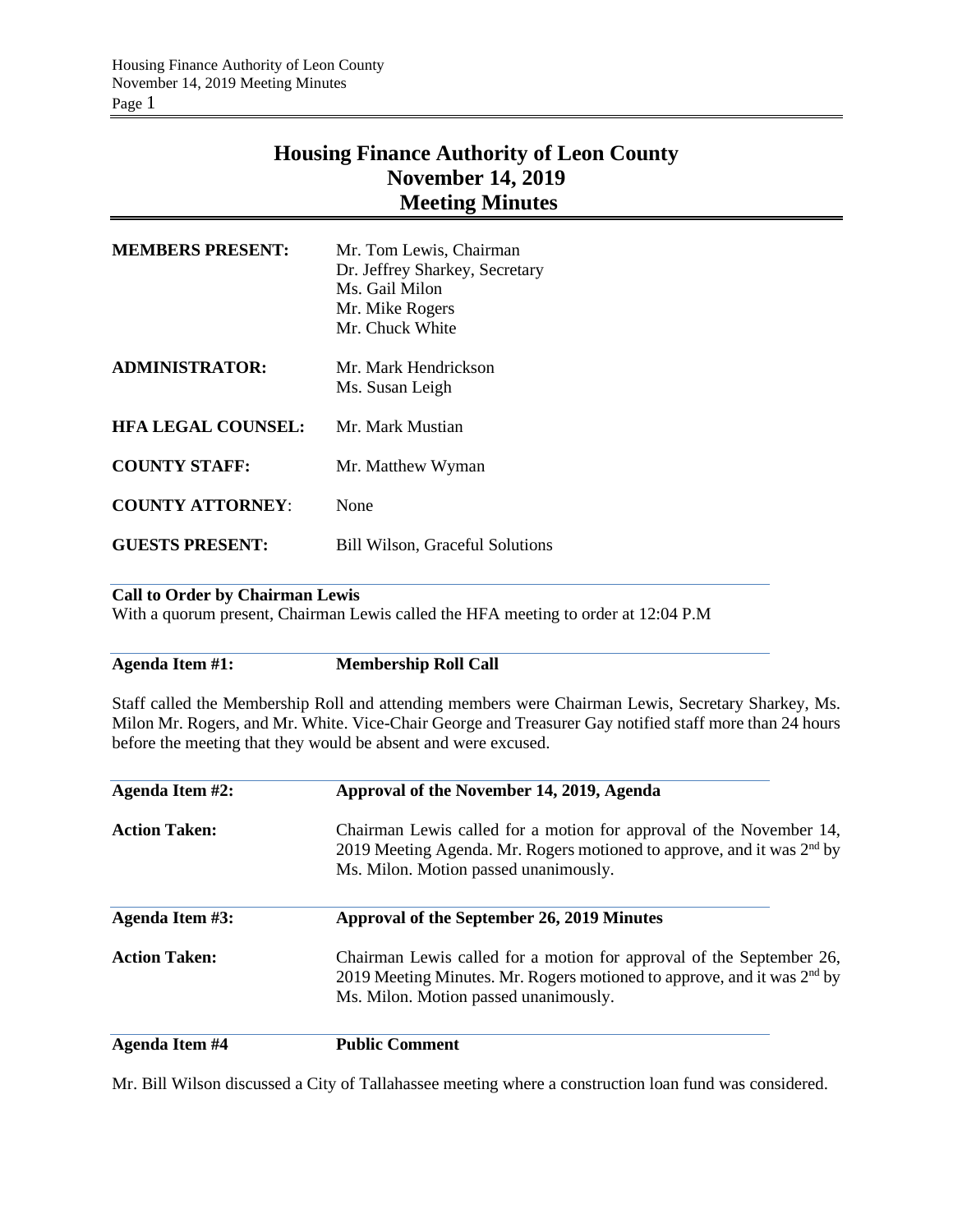## **Action Taken:** No action taken

# **Agenda Items #5A-5C Financial Reports, Budget & Expenditure Approvals**

Mr. Hendrickson presented the Financial Reports, including the October 31 balance sheet, year-to-date expenditures and income, the backup materials, and the proposed expenditure and debit card approvals. The status of the FY 18-19 audit was discussed, including the need for a new Audit Committee Chair to replace Mr. Stucks.

Mr. Hendrickson presented the background on a request from the Tallahassee Lenders' Consortium (TLC) for administrative funding support for their work as the City-County designated Community Land Trust (CLT), and for the creation of a revolving construction loan fund. Chairman Lewis asked if TLC had considered and contacted potential alternative funding sources for administrative support. Mr. Hendrickson stated that the policy level decision raised by this request was "does the HFA want to provide administrative support to an organization, rather than providing funding for direct expenditures on housing".

Mr. Mustian stated that two legal issues would need to be considered, (1) whether the HFA's procurement policy would allow funding of this activity, and (2) if funds from the sale of surplus properties could be used for administrative expenses.

**Action Taken: 6A** Mr. White motioned to invite TLC to the December meeting to make an in-depth presentation of their request, and that Mr. Mustian research the legal issues generated by the TLC request, and it was 2nd by Secretary Sharkey. Motion passed unanimously.

| Agenda Item #7A:     | <b>County Update</b>                                                         |
|----------------------|------------------------------------------------------------------------------|
|                      | Mr. Wyman updated the Board on the progress of the Emergency Repair Program. |
| <b>Action Taken:</b> | No action taken.                                                             |
|                      |                                                                              |

**Agenda Item #8A: Magnolia Terrace**

Mr. Hendrickson updated the Board on the Magnolia Terrace financing, stating that the deal should close in December.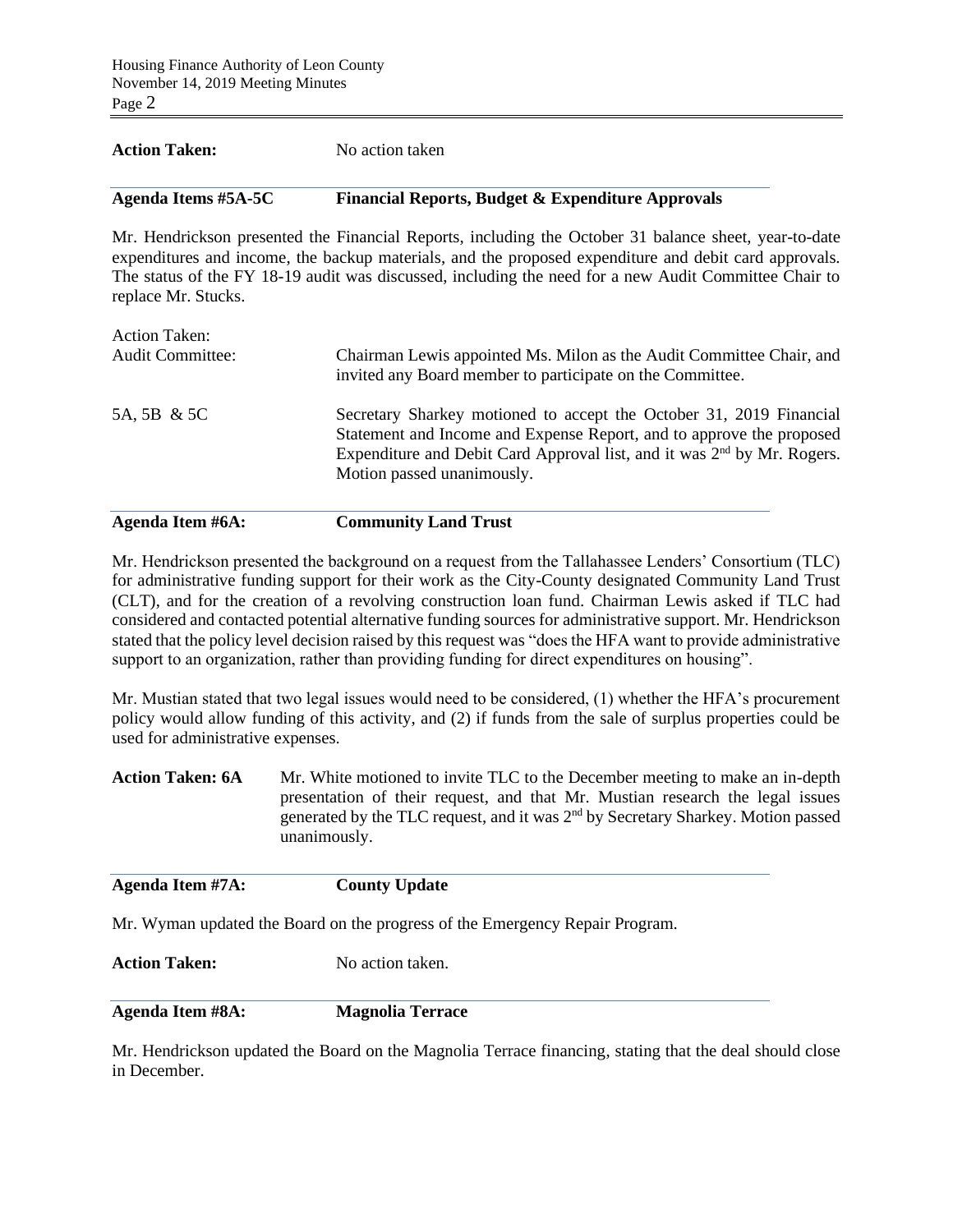| <b>Action Taken:</b>    | Secretary Sharkey asked staff for an analysis of the revenue to the HFA<br>that would be generated from the transaction.                                                                                                              |  |  |
|-------------------------|---------------------------------------------------------------------------------------------------------------------------------------------------------------------------------------------------------------------------------------|--|--|
| <b>Agenda Item #8B:</b> | <b>Emergency Repair Program</b>                                                                                                                                                                                                       |  |  |
|                         | Mr. Hendrickson stated that this item had been addressed during the County Update.                                                                                                                                                    |  |  |
| <b>Action Taken:</b>    | No action taken.                                                                                                                                                                                                                      |  |  |
| <b>Agenda Item #8C:</b> | <b>Real Estate</b>                                                                                                                                                                                                                    |  |  |
| housing programs.       | Mr. Hendrickson updated the Board on the volume of sales and the amount available for expenditure on                                                                                                                                  |  |  |
| <b>Action Taken:</b>    | Ms. Milon asked Mr. Hendrickson to check the accuracy of some total<br>revenue numbers in the Administrator Memo.                                                                                                                     |  |  |
| <b>Agenda Item #8D</b>  | <b>Legal Update</b>                                                                                                                                                                                                                   |  |  |
|                         | Mr. Mustian updated the Board on $1st$ mortgage foreclosures where the HFA had a subordinate DPA<br>mortgage. He stated that one case had significant potential for recovery of HFA assets.                                           |  |  |
| <b>Action Taken:</b>    | Secretary Sharkey motioned to authorize an additional \$1,000 of legal fees<br>to protect the HFA's position in the foreclosure case discussed by Mr.<br>Mustian, and it was 2 <sup>nd</sup> by Ms. Milon. Motion passed unanimously. |  |  |
| <b>Agenda Item #8E:</b> | <b>Lakes at San Marcos Occupancy</b>                                                                                                                                                                                                  |  |  |
|                         | Mr. Hendrickson presented the occupancy report for the Lakes at San Marcos development.                                                                                                                                               |  |  |
| <b>Action Taken:</b>    | Secretary Sharkey asked that staff obtain occupancy reports for Kenwood<br>Place.                                                                                                                                                     |  |  |
| <b>Agenda Item #8F:</b> | <b>To-Do List</b>                                                                                                                                                                                                                     |  |  |
|                         | Mr. Hendrickson reported that the to-do list was in the Board Packet.                                                                                                                                                                 |  |  |
| <b>Action Taken:</b>    | No action taken                                                                                                                                                                                                                       |  |  |
| <b>Agenda Item #8G:</b> | <b>State Legislative Update</b>                                                                                                                                                                                                       |  |  |
|                         | Mr. Hendrickson updated the Board on the upcoming 2020 Legislative Session. A discussion of key                                                                                                                                       |  |  |

legislators followed.

Action Taken: No action taken.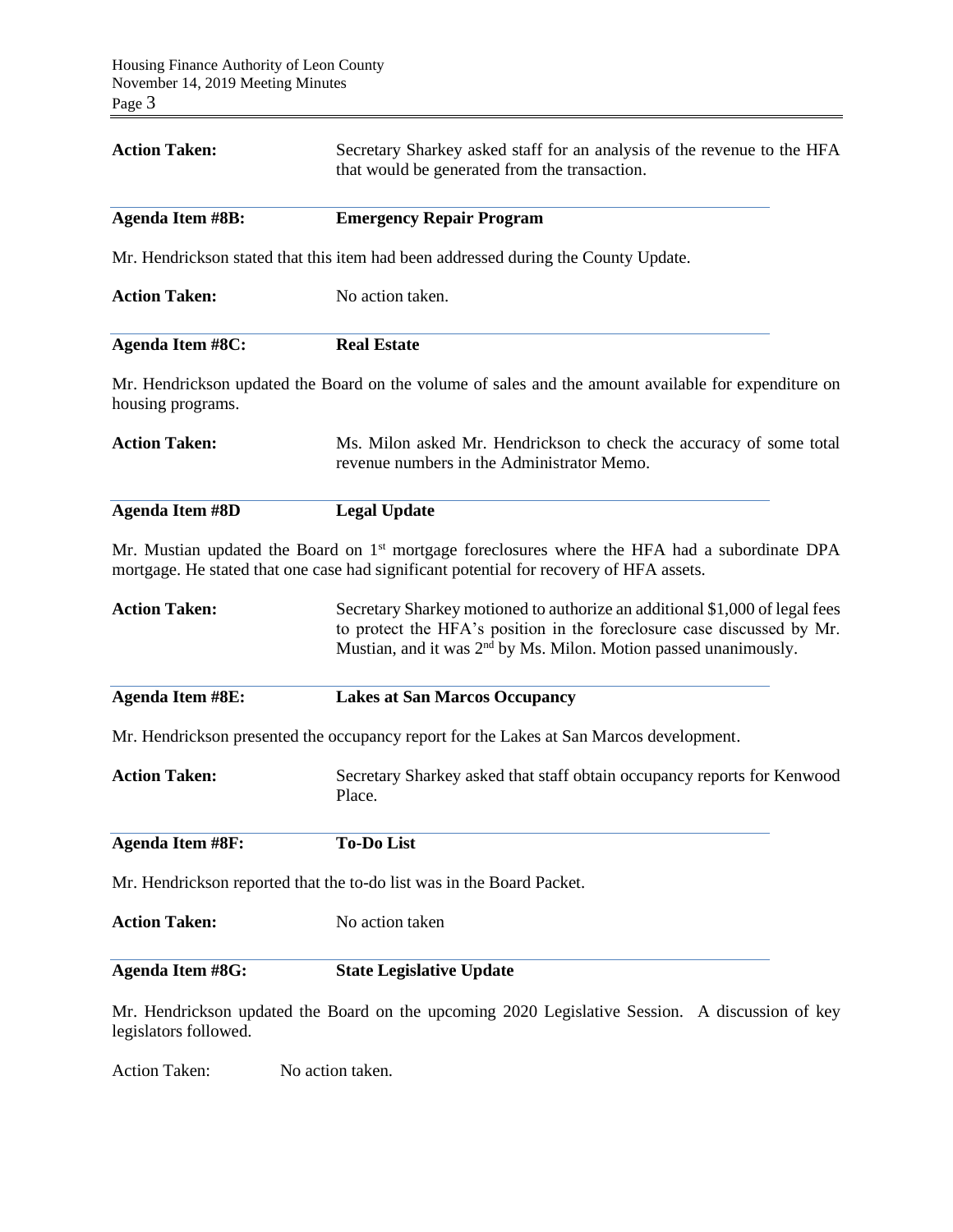## **Agenda Item #8H: HFA Annual Report**

Mr. Hendrickson distributed a draft annual report of the HFA, noting that it would be presented to the BOCC upon Board approval. He asked Board members for comments on the report prior to the December meeting, so that a final version could be presented to the Board for approval. Mr. Hendrickson noted that the section on the Magnolia Terrace financing would add additional detail, including amount of bonds issued, total development cost, and total rehabilitation costs.

Action Taken: Chairman Lewis requested that the economic impact of the Magnolia Terrace financing be included in the report.

Secretary Sharkey asked if the report could include more graphics.

**Agenda Item #8I: Mr. Stucks**

Ms. Leigh stated that a small gift recognizing Mr. Stucks long service on the HFA had been ordered, and asked the Board about the timing for honoring Mr. Stucks.

Action Taken: Chairman Lewis directed that staff invite Mr. Stucks to the December HFA meeting, so that a presentation could be made.

**Agenda Item # 9: Adjournment**

On a motion by Ms. Milon, 2<sup>nd</sup> by Mr. Rogers, the Board voted unanimously to adjourn the meeting at 1:20 P.M.

Tom Lewis, Chairman

\_\_\_\_\_\_\_\_\_\_\_\_\_\_\_\_\_\_\_\_\_\_\_\_\_\_\_\_\_\_\_ Jeffrey Sharkey, Secretary Date:

\_\_\_\_\_\_\_\_\_\_\_\_\_\_\_\_\_\_\_\_\_\_\_\_\_\_\_\_\_\_\_

| <b>CHECK</b><br><b>NUMBER</b> | <b>PAYMENT TO</b>       | <b>PAYMENT FOR</b>                 | <b>Dates</b>         | <b>AMOUNT</b>  |
|-------------------------------|-------------------------|------------------------------------|----------------------|----------------|
|                               | The Hendrickson Company | Administrator                      | 9-15-19-10-14-19     | 3,687.50<br>Ś. |
|                               |                         |                                    |                      |                |
| 1093                          | The Hendrickson Company | Administrator                      | 10/11/2019           | Ś.<br>3,687.50 |
|                               | The Hendrickson Company | Administrator                      | 10-15-19 to 11-14-19 | 3,791.67<br>Ś. |
|                               |                         |                                    |                      |                |
| 1095                          | The Hendrickson Company | <b>Administrator</b>               | 11/14/2019           | \$3,791.67     |
|                               |                         |                                    |                      |                |
|                               | The Hendrickson Company | <b>Administrator Extension Fee</b> | 10/11/2009           | Ś.<br>2,500.00 |
|                               |                         |                                    |                      |                |
| 1092                          | The Hendrickson Company | Administrator Extension Fee        | 10/11/2019           | 2,500.00<br>S  |